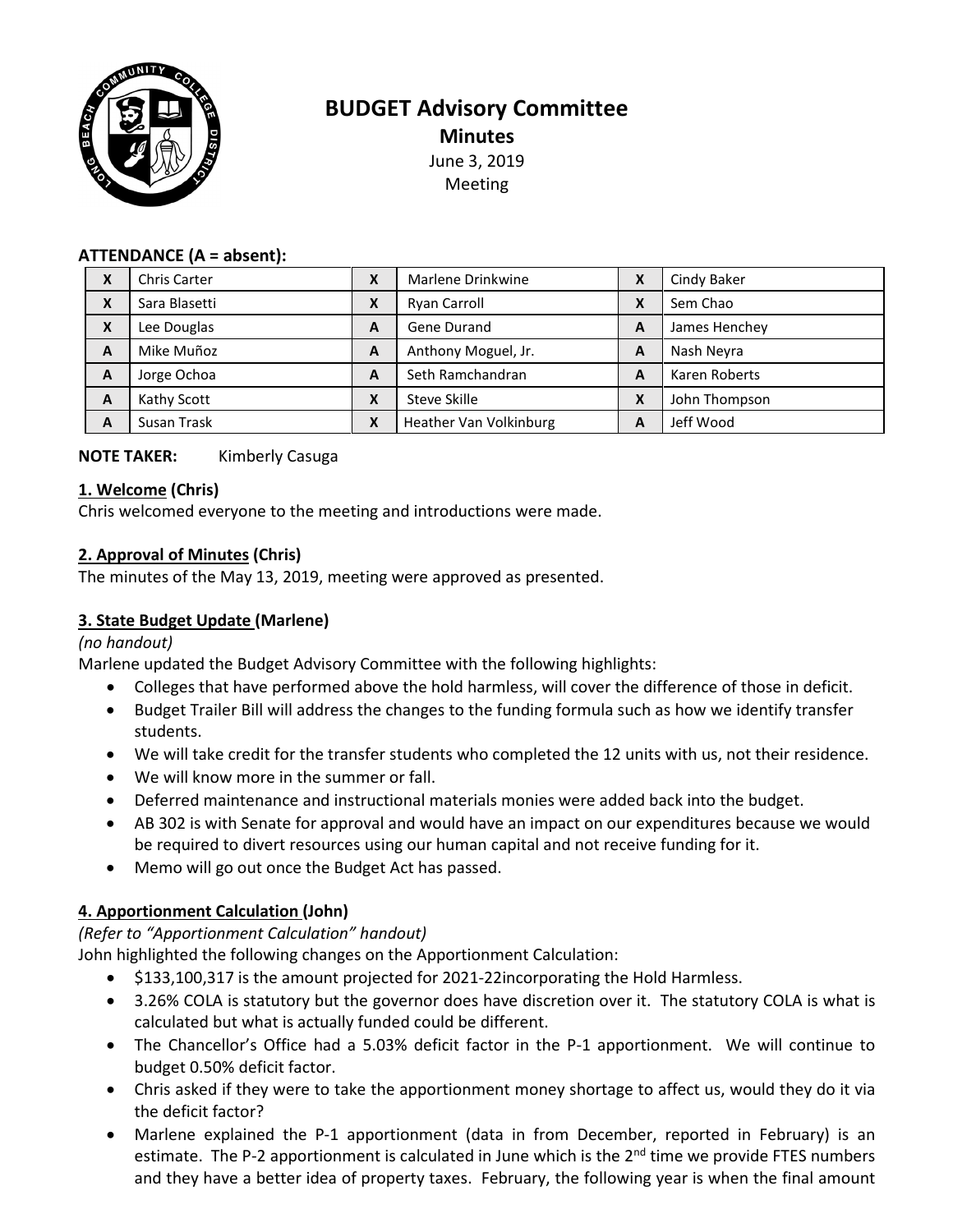is provided based on the final FTES numbers and property taxes. It is an 18-month cycle which is why we maintain the 0.50% deficit factor.

• She added that we have \$4 million in COLA in 2019-20. We also have ongoing increases related to salaries and benefits that add to \$3.5 million.

## **5. Tentative Budget 2019-20 (John)**

*(Refer to "Draft Tentative Budget 2019-20" BOT PowerPoint Presentation)* John reviewed the PowerPoint presentation with the following highlights:

- State Budget Overview
	- $\circ$  Student Centered Funding Formula increase of \$265 million, including COLA below.
	- o \$230 million (3.26%) COLA, or \$4 million for LBCC
	- o Student Centered Funding Formula (SCFF)
		- **Maintain same allocation in 2019-20**
		- 70% Base Grant FTES
		- 20% Supplemental Grant low-income students served
		- 10% Student Success Grant degrees, certificates, and other success measures
	- o Phase in 60-20-20 split in subsequent years
	- o Hold harmless provision for 3 years
		- May Revise proposed extending an additional year to 2021-22
		- **Funding at least 2017-18 level plus COLAs**
	- o "Summer Shift" continues
	- o Stability funding continues (Apportionment is equal to the greater of the current year or prior year apportionment.)
	- o \$9 million (3.26%) COLA for categorical programs (DSPS, EOPS, CalWORKs & Child Care Tax Bailout)
	- o \$4 million (3.26%) COLA for the Adult Education Program
	- o \$0 million for Deferred Maintenance/Instructional Equipment
		- **540 million in May Revise (about \$600,000 for LBCC)**
	- $\circ$  \$40 million to continue the California College Promise (AB 19)
		- \$5.2 million augmentation in May Revise Budget for 2-year proposal
		- Heather and Sara added that it is for first-time and full-time students straight out of high school
		- Marlene added that the Budget Trailer Bill would contain changes/updates of which students would be eligible to receive the funding.
		- **•** John contributed that there are different levels of the promise between the first and second year, as well as scenarios that includes making up units in a winter session.
		- Lee added that each institution can establish its own return of funds policy for students who become ineligible.
	- o \$11 million for Student Success Completion Grant
		- **518 million in May Revise Budget**
	- $\circ$  30 (12 continuing and 18 new) Proposition 51 facilities bond projects approved. Includes 2 LBCC projects approved in the prior budget year:
		- Building M&N, LAC
			- Marlene mentioned that we hope to get funding for this.
		- **E** Construction Trades Phase I, Building MM, PCC
	- o Student Equity and Achievement (SEA) Program continues at same funding level (consolidation of 3 programs)
		- **Funded at the same level as the previous year**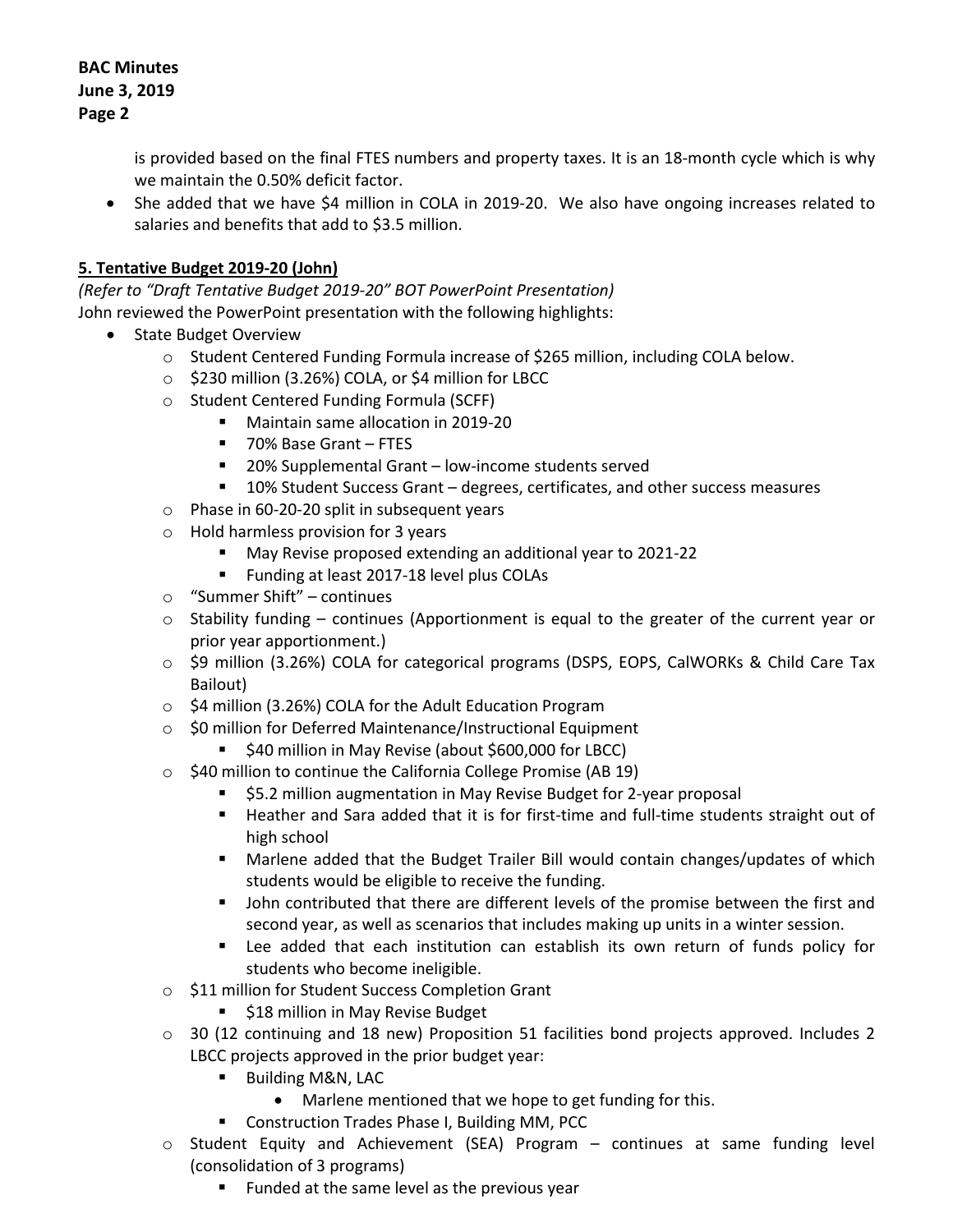- o Strong Workforce Program \$7 million decrease, mainly removing one-time sources
- Board of Trustees Goals and Institutional Priorities were tied to resource allocations
- Strategic Plan Goals
- BAC Planning Assumption Highlights
	- $\circ$  There will be potential budget redirections in response to both the State's budget impact and the priorities as identified by the College Planning Committee (CPC).
	- o FTES total resident target is 19,204.
	- $\circ$  A 0.5% deficit factor will be included to offset possible shortfall from apportionment revenues.
	- o Total Cost of Ownership principles shall be employed in department planning and budgeting processes.
	- o Maintain a 5.5% minimum unrestricted reserve
		- **Institutional Effectiveness Fund Balance goal set at 15% (short-term goal is 12.5%.)**
	- o Load Banking and Vacation Liability Reserves \$2.9 million
	- o Benefit cost changes:
		- $\blacksquare$  STRS increased by 0.820% \$1,632,000
		- **PERS increased by 2.671% \$1,357,000**
		- Percentage of unrestricted salaries and benefits caused by STRS and PERS increase 1.940%
		- Retiree Benefits Annual Required Contribution (ARC) \$4.1 million
	- o Health & Welfare Premiums:
		- $\blacksquare$  Increased by 1.6% \$340,000
	- $\circ$  John mentioned that the Worker's Comp numbers will be updated in the adopted budget because it arrives late for the tentative budget.
- FTES History and Projection
	- $\circ$  This slide shows the FTES for the last several years but also shows the difference between what we're reporting and what the FTES is without the summer shift. We still have the option of using the summer shift as districts see advantageous to their needs for funding.
	- $\circ$  Large college funding is part of our base apportionment and will be reduced if we fall below the 20,000.
	- o Heather sought clarification on the 2013-14 year where numbers reflected 19,910, which is below large college status. Marlene will look to see what we were funded prior to 2014-15.
	- $\circ$  Presentation will change because SCFF will be a 3-year average, but FON is on the current year.
- List of Funds Expenditures & Other Outgo (in millions)
	- o Estimated Actual is generally less because some grants are multi-year.
	- o The Measure E and Measure LB Bond funds are what the tax payers have approved.
	- $\circ$  Financial Aid is money that passes directly through us to students. The biggest are the Pell Grants.
	- o Unrestricted General Fund is where most salaries and benefits comes from.
- Unrestricted General Fund Overall Summary
	- $\circ$  Slight surplus of \$0.2 million is being projected with the expectation that once purchase orders and contracts are closed which could give us a positive of about \$1 million.
	- o Marlene added that we will have an additional increase of \$600,000 due to the 0.50% budgeted deficit factor.
- Major Revenue Changes in 2019-20
	- $\circ$  Apportionment \$4.1 million increase is the net of: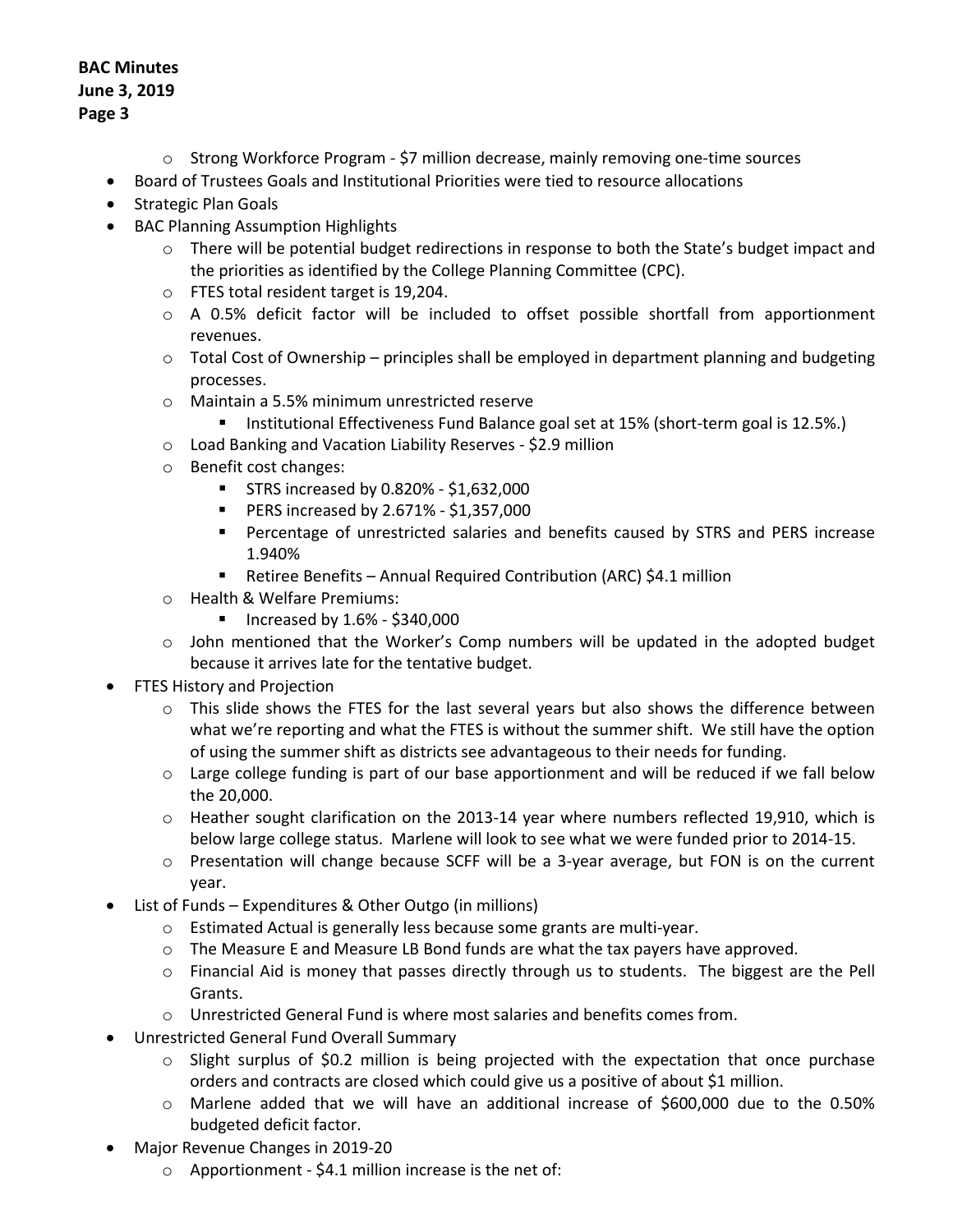- $\overline{\phantom{a}}$  \$4.0 million 3.26% COLA
- **50.1 million increase due to prior year apportionment recalculation revenue**
- o Local Revenue \$0.3 million increase
	- **Mainly due to non-resident tuition increases**
- o State Principal Apportionment is over 90% of our Unrestricted General Fund budget.
- $\circ$  Increase in Academic Salaries is due to hiring 15 new faculty, that is, 14 in the unrestricted fund, and 1 in the restricted fund. There are also step increases and negotiated salary increases.
- Major Expenditure Changes in 2019-20
	- o Academic Salaries the \$2.3 million increase is due mainly to hiring 14 new full-time faculty, step increases, negotiated salary increases, and offset by decrease in part-time salaries.
	- $\circ$  Classified Salaries \$2.4 million increase due to 3.26% COLA negotiated salary increases, step and column increases, and budget for vacancies, offset by savings from reorganizations.
	- $\circ$  Total Benefits \$3.1 million increase is due to the increase in positions, salaries, and increases to certain benefit rates, most notably the 0.82% for STRS, the 2.671% for PERS, and 1.6% increase to health and welfare benefits.
	- $\circ$  One-Time Funds (\$0.7) million decrease based on fewer 2019-20 budgeted projects. Major 2018-19 one-time project expenses included professional services for student financial aid, ECS forms development for electronic invoice workflow and Admission and Records forms, and security software.
	- o Salaries & Benefits as a % of Total Expenses and Other Outgo is 89.3%. Chris asked what would be a healthy percentage. Marlene responded below 85%. She added that we need to reexamine how we're staffing which is a challenge because we are trying to grow enrollment, grow programs that attract students, and complete students.
	- o Historically, as an institution, we've had high salaries and benefits.
	- $\circ$  Ryan asked if this is reported to the public and Marlene confirmed it is.
- Unrestricted General Fund Multi-Year Projection (in \$millions)
	- $\circ$  (\$2.9) million is our budgeted deficit, followed by (\$3.3) million for 2020-21, and (\$1.7) million in 2021-22.
- Future Budget Challenges
	- o Enrollment
		- 2019-20 resident FTES target is 19,204
		- Near-term goal is to reach 20,000 FTES.
		- **However, declining enrollment is a challenge throughout the state.**
		- The new funding formula includes other metrics, but FTES remain the single largest factor to our funding.
	- o State Pension Obligations:
		- Governor's proposed STRS contributions help;
		- **However, STRS and PERS obligations will continue to increase rapidly in the upcoming** years.
		- John added the governor's \$3 billion proposed budget would help with STRS contributions.
	- o STRS & PERS Future Employer Rates
		- 2014-15 was the first time the STRS rate had changed in a while because it had been 8.25% for a long period of time.
	- o Deficit Spending:
		- **The 2019-20 Tentative Budget includes \$2.9 million in deficit spending.**
		- **51.0 million of that is due to a one-time projects.**